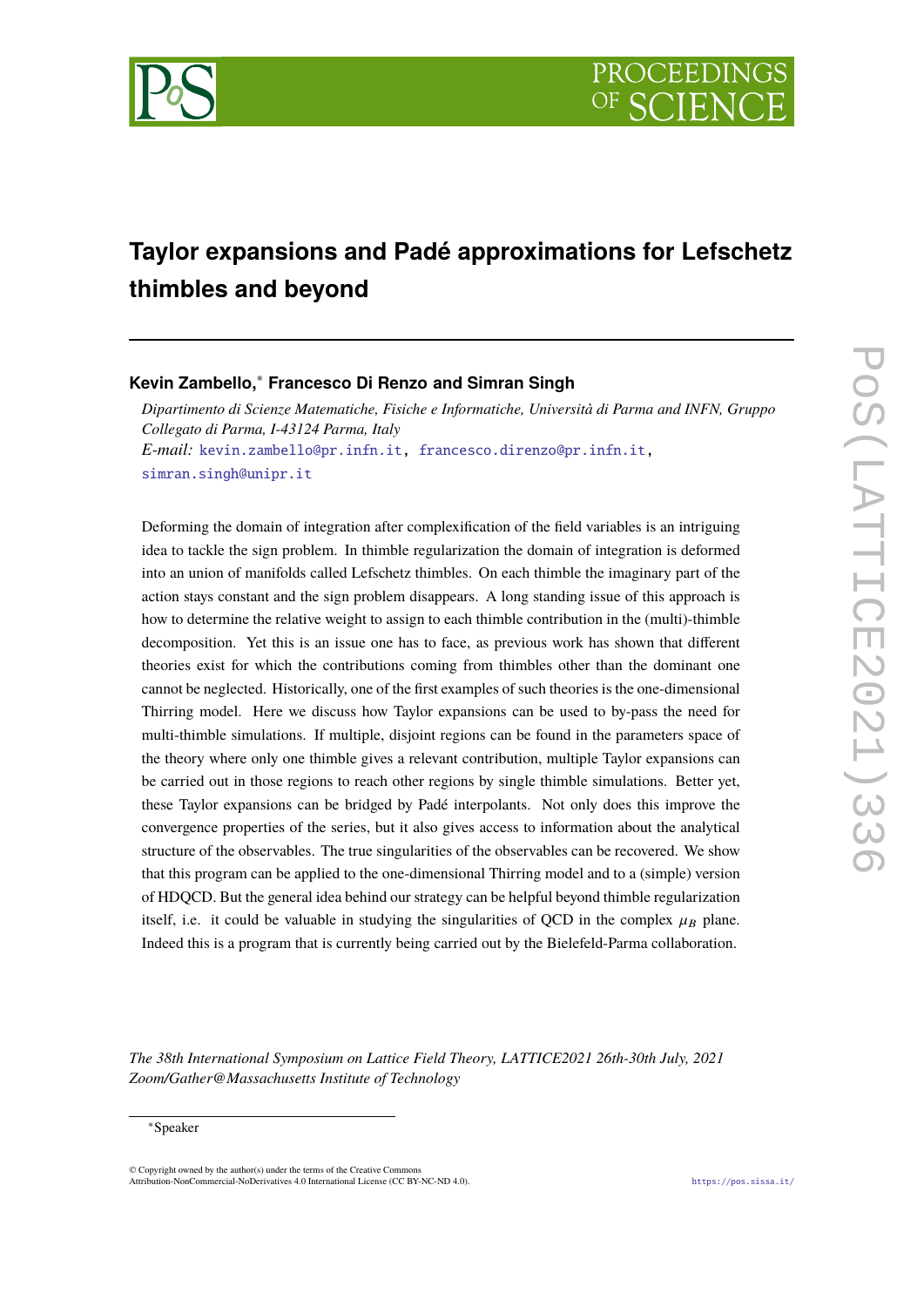### **1. Thimble regularization**

The sign problem is the main obstacle to study quantum field theories (such as QCD) at finite density by lattice simulations. On the lattice the physical observables have the form

$$
\langle O \rangle = \frac{1}{Z} \int dx \, \langle O(x) \rangle e^{-S(x)} = \frac{\int dx \, O(x) e^{-S(x)}}{\int dx \, e^{-S(x)}} \,,
$$

where *Z* is the partition function and  $S(x)$  is the action of the system. Assuming  $S(x)$  is real, the Boltzmannian factor  $e^{-S(x)}$  is a well-defined probability distribution for importance sampling and the integrals can be calculated by Monte Carlo. Unfortunately at finite density the action is in general complex-valued.

An intriguing solution to sidestep the sign problem is to complexify the degrees of freedom of the theory and deform the contour of integration of the integrals in such a way that the sign problem disappears (or is mitigated). Thimble regularization provides a way to find a suitable deformation [\[1,](#page-5-0) [2\]](#page-6-0). After complexifying the degrees of freedom,  $x \mapsto z$ , one looks for the stationary points of the action *S*(*z*), i.e. the points  $z_{\sigma}$  such that  $\partial_z S|_{z_{\sigma}} = 0$ . For each critical point  $z_{\sigma}$  one can define a manifold, the (*stable*) Lefschetz thimble  $\mathcal{J}_{\sigma}$ , as the set of the solutions of the steepest ascent (SA) equations originating from the critical points, i.e. the set of all paths  $z(t)$  such that  $\frac{dz_i}{dt} = \frac{\partial \overline{S}}{\partial \overline{z}_i}$  and  $\frac{\partial \overline{z}_i}{\partial n}$  $z_i(-\infty) = z_{i,\sigma}$ . Due to the properties of the SA equations the imaginary part of the action stays constant on each thimble and the real part of the action is always increasing.

According to the Picard-Lefschetz theory, the original integrals can be decomposed to a sum of integrals over the thimbles,

$$
\langle O \rangle = \frac{\int dx \, O(x) e^{-S(x)}}{\int dx \, e^{-S(x)}} = \frac{\sum_{\sigma} n_{\sigma} e^{-iS_{I}^{\sigma}} \int_{\mathcal{J}_{\sigma}} dz \, O(z) \, e^{i\omega} e^{-S_{R}(z)}}{\sum_{\sigma} n_{\sigma} e^{-iS_{I}^{\sigma}} \int_{\mathcal{J}_{\sigma}} dz \, e^{i\omega} e^{-S_{R}(z)}}
$$

In place the original integrals we have linear combinations of integrals over the thimbles and the latter are not affected by the sign problem. The reason is that the contribution from the imaginary part of the action is constant and can be factorized out. A complex *residual* phase,  $e^{i\omega}$ , still appears in the integrals. This phase comes from the orientation of the thimble in the embedding manifold. This results in a *residual* sign problem, but in practice this is usually found to be a mild one and can be taken care of by reweighting. The integer coefficients  $n_{\sigma}$ , known as intersection numbers, can be zero, therefore not all the thimbles do necessarily contribute. Geometrically the intersection numbers count the number of intersections between the original domain of integration and the *unstable* thimbles. These are defined as the solutions of the steepest descent (SD) equations originating from the critical points. The imaginary part of the action is constant on the *unstable* thimbles and the real part of the action is always decreasing. Now if we define the thimble contribution

$$
\langle \bullet \rangle_{\sigma} = \frac{\int_{\mathcal{J}_{\sigma}} dz \bullet e^{-S_R}}{\int_{\mathcal{J}_{\sigma}} dz e^{-S_R}} = \frac{\int_{\mathcal{J}_{\sigma}} dz \bullet e^{-S_R}}{Z_{\sigma}}
$$

we can rewrite the thimble decomposition formula as

$$
\frac{\int dx \, O(x)e^{-S(x)}}{\int dx \, e^{-S(x)}} = \frac{\sum_{\sigma} n_{\sigma} e^{-iS_{I}^{\sigma}} Z_{\sigma} \langle O e^{i\omega} \rangle_{\sigma}}{\sum_{\sigma} n_{\sigma} e^{-iS_{I}^{\sigma}} Z_{\sigma} \langle e^{i\omega} \rangle_{\sigma}}
$$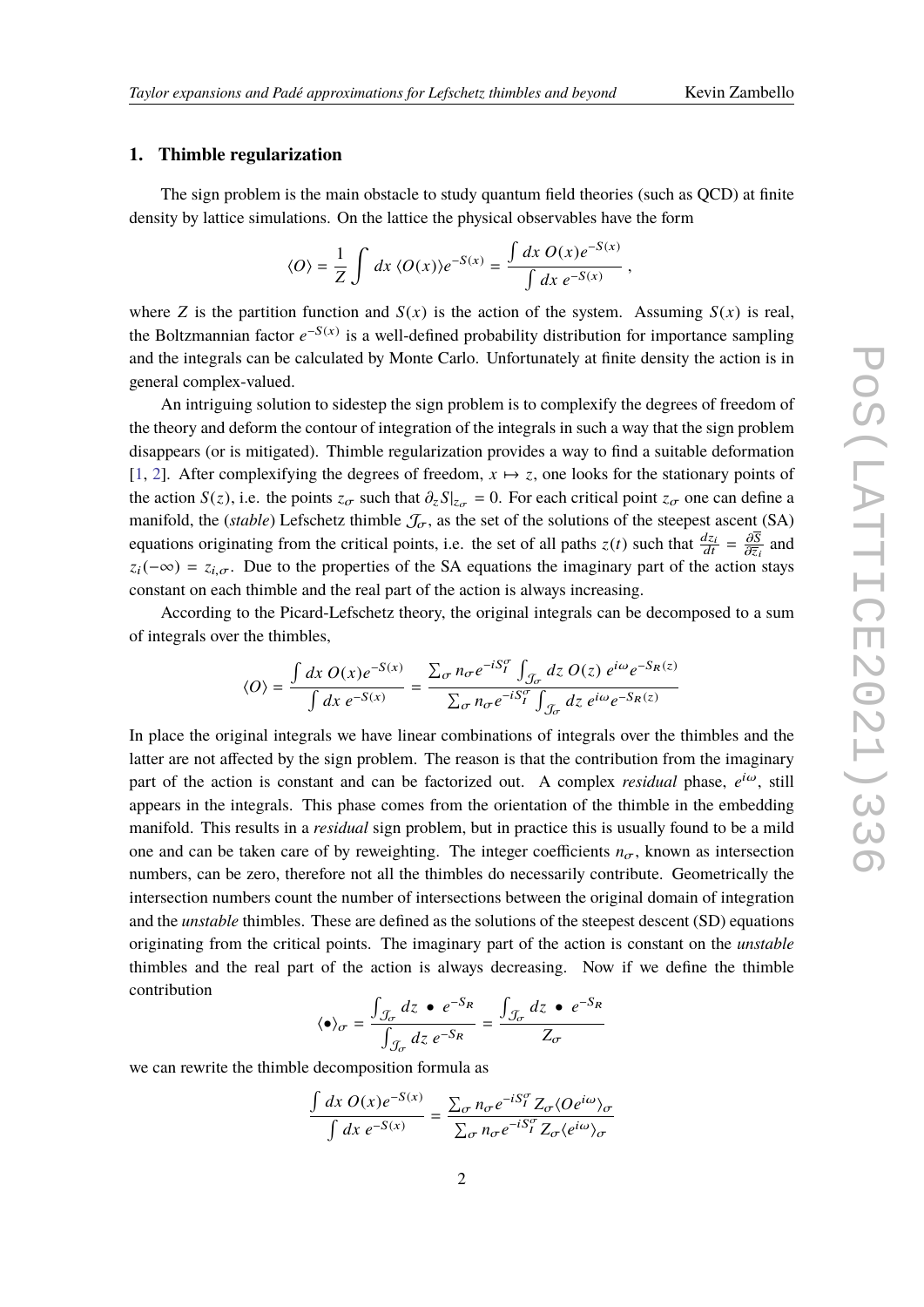The original integrals are now decomposed to a sum of thimble contributions  $\langle \bullet \rangle_{\sigma}$  that can be calculated numerically by Monte Carlo simulations. These contributions are weighted by the partition function  $Z_{\sigma}$ . Calculating these weights is hard and this could be regarded as one of the main obstacles to multi-thimble calculations. Yet this is an issue one has to face, as previous work has shown that different theories exist for which the contributions coming from thimbles other than the dominant one cannot be neglected [\[3](#page-6-1)[–7\]](#page-6-2). Some proposals to address the issue have been made in the literature  $[5, 6, 8, 9]$  $[5, 6, 8, 9]$  $[5, 6, 8, 9]$  $[5, 6, 8, 9]$  $[5, 6, 8, 9]$  $[5, 6, 8, 9]$  $[5, 6, 8, 9]$ . Here we discuss what we think is a more promising approach where the need to calculate the weights is actually bypassed.

#### **2. Taylor expansions and Padé approximants**

The idea we propose is to take advantage of the changes the thimble structure is subject to as we move within the parameter space of the theory [\[10\]](#page-6-7). The union of the stable thimbles appearing in the thimble decomposition is a deformation of the original contour of integration. The thimble structure changes as we modify the parameters of the theory. Being solutions of the same differential equations starting from different initial conditions, the stable thimbles cannot cross each other. Therefore the stable thimbles appearing in the decomposition act as barriers, preventing the other stable thimbles from entering the decomposition. When a Stokes phenomenon takes place, however, the stable thimble attached to a critical point overlaps the unstable thimble attached to another critical point. After a Stokes phenomenon, a new (old) stable thimble can enter (leave) the decomposition and its intersection number suddenly changes. There is a discontinuity in the thimble decomposition. However this does not imply that the observables themselves are discontinuous. Hence if only one *relevant*<sup>[1](#page-2-0)</sup> thimble is left in the decomposition after a Stokes phenomenon takes place at  $\mu_c$ , we can think of reaching the region  $\mu < \mu_c$  before the Stokes by a Taylor expansion calculated around a point  $\mu_0 > \mu_c$  after the Stokes,

$$
\langle O \rangle(\mu) = \sum_{n=0}^{\infty} \frac{1}{n!} \frac{\partial^n \langle O \rangle}{\partial \mu^n} |_{\mu_0} (\mu - \mu_0)^n
$$

The Taylor coefficients can be calculated from one-thimble simulations, bypassing de facto the necessity of calculating the weights of the thimbles.

If multiple suitable expansion points  $\mu_0^{(k)}$  $\binom{1}{0}$  are available, the Taylor coefficients can also be used to build a multi-point Padé approximant. That is we look for a rational function  $R_{n,m}(\mu)$  =  $p_n(\mu)/q_m(\mu)$  that matches the Taylor coefficients, i.e.  $(\partial_{\mu}^j R_{n,m})(\mu_0^{(k)})$ <br>Padé approximants improve the convergence properties of the series and  $\binom{k}{0} = \left(\frac{\partial^j}{\mu^j} \langle O \rangle\right) (\mu_0^{(k)})$ Pathology and material the ray of coefficients, i.e.  $(\partial_{\mu}R_{n,m})(\mu_0) - (\partial_{\mu}R_{n,m})(\mu_0)$ . These Padé approximants improve the convergence properties of the series and allow to extract information  $\binom{K}{0}$ . These on the singularities structure. The location of the true singularities of the observable in the complex  $\mu$  plane can be inferred from the location of the uncancelled roots of the denominator.

#### **3. Applications**

As a first application we have applied our strategy to the one-dimensional Thirring model [\[3,](#page-6-1) [4,](#page-6-8) [11\]](#page-6-9) with parameters  $L = 8$ ,  $\beta = 1$ ,  $m = 2$ . We have calculated Taylor expansions in term of

<span id="page-2-0"></span><sup>&</sup>lt;sup>1</sup>Here we must consider two possible cases: (1) only the *dominant* thimble  $\mathcal{J}_{\sigma_0}$  has a non-zero intersection number (2) also attend in the leave age as a sequence of the summer of the summer of the summer of the and (2) also other thimbles have a non-zero intersection number but their contribution is exponentially suppressed because  $S_R(\sigma_i) \gg S_R(\sigma_0).$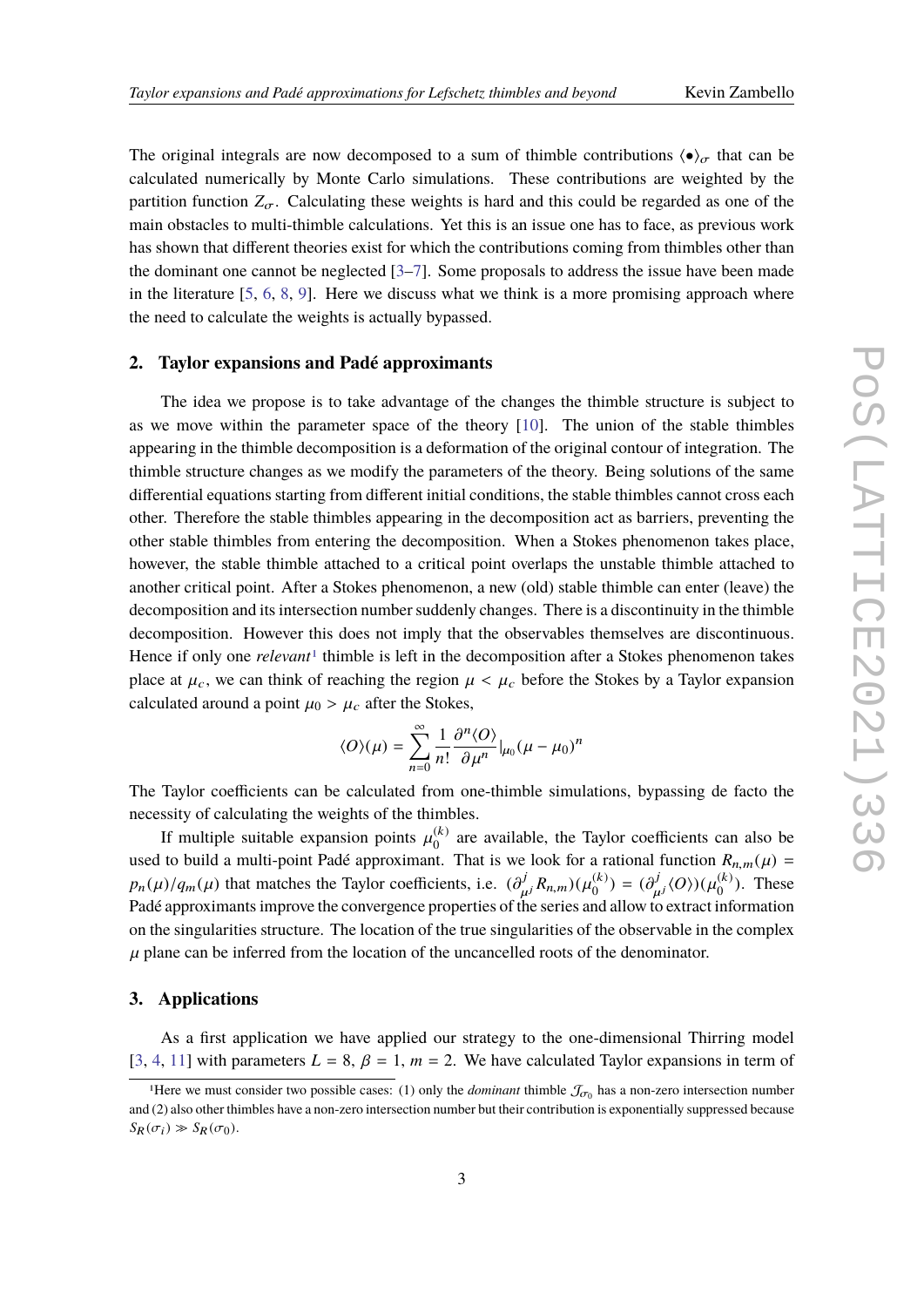the dimensionless parameter  $\frac{\mu}{m}$ . As expansion points we have selected four points where only one thimble gives a relevant contribution, i.e.  $\frac{\mu}{m} = 0.0, 0.4, 1.4$  and 1.8. Up to some value  $\frac{\mu_0}{m} > 0.4$ <br>cally two unateble thimbles heve an imaginary next of the estion in the gange taken by  $\frac{c}{m}$  on the only two unstable thimbles have an imaginary part of the action in the range taken by  $S_I$  on the original domain of integration. These are the thimbles attached to two critical points that we denote by  $\sigma_0$  and  $\sigma_{\bar{0}}$ . The contribution from the second critical point is depressed, as  $S_R(\sigma_{\bar{0}}) \gg S_R(\sigma_0)$ . Therefore only  $\sigma_0$  gives a relevant contribution at  $\mu = 0.0, 0.4$ . On the other hand at  $\frac{\mu}{m} = 1.4, 1.8$ all critical points but three have a real part of the action much greater than  $S_R(\sigma_0)$  and their contributions are depressed. Two out of the three critical points have a real part of the action lower than the minimum taken on the original domain of integration, hence they cannot enter the decomposition as their unstable thimbles cannot intersect the original domain of integration. It can explicitly be checked that the unstable thimble attached to the remaining critical point, which we denote by  $\sigma_1$ , does not intersect the original domain of integration, while the unstable thimble attached to  $\sigma_0$  does [\[10\]](#page-6-7). Therefore  $\sigma_0$  gives the only relevant contribution also at  $\frac{\mu}{m} = 1.4, 1.8$ .

The left picture of fig. [1](#page-3-0) shows the results obtained for the scalar condensate from the Padé interpolation of the Taylor coefficients calculated at  $\frac{\mu}{m} = 0.0, 0.4, 1.4$  and 1.8 respectively up to each a not only to each a substitute of  $\frac{1}{2}$ . order <sup>0</sup>, <sup>2</sup>, <sup>5</sup> and 0. The numerical results (error bars) are in good agreement with the analytical result (solid line). The right picture shows how the stable, uncancelled root of the denominator of the Padé approximant (blue point) matches very well the singularity of the analytical solution (red point) on the complex  $\frac{\mu}{m}$  plane. In ref. [\[12\]](#page-6-10) we have also repeated this analysis towards the continuum limit.

<span id="page-3-0"></span>

**Figure 1:** Results for the one-dimensional Thirring model

As a second application we have considered the simple version of heavy-dense QCD [\[13,](#page-6-11) [14\]](#page-6-12) that we had initially investigated in ref. [\[6\]](#page-6-4). We have used the parameters  $N_s^3 = 2^3$ ,  $N_t = 116$ <br>and  $k = 0.0000827$ . We have selected Taylor agreements in term of the dimensionless naremeters and  $k = 0.0000887$ . We have calculate Taylor expansions in term of the dimensionless parameter  $k = (2k_0 \hat{u})N_t = e^{-\frac{\mu - m}{2}}$  (estually use sympatical in term of  $k_0$  for  $\mu \leq m$  and in term of  $k^{-1}$  for  $h_1 = (2ke^{\hat{\mu}})^{N_t} = e^{-\frac{\mu - m}{T}}$  (actually we expanded in term of *h*<sub>1</sub> for  $\mu < m$  and in term of *h*<sub>1</sub><sup>-1</sup> for  $\mu > m$ ). This is the natural expansion term, as the chemical potential  $\mu$  enters the lattice action only through  $h_1$ . As expansion points we chose  $\frac{\mu}{m} = 0.9995, 1.0000, 1.0005$ . From a semiclassical expansion of the sense of the sense of the sense of the sense of the sense of the sense of the sense of the sense of calculations we have concluded that at these chemical potentials the contributions from all but the fundamental thimble are depressed [\[10\]](#page-6-7).

The results for the number density from Padé are shown in the left picture of fig. [2,](#page-4-0) using different colors for the  $\mu < m$  and  $\mu > m$  branches. The Padé interpolation for the left branch has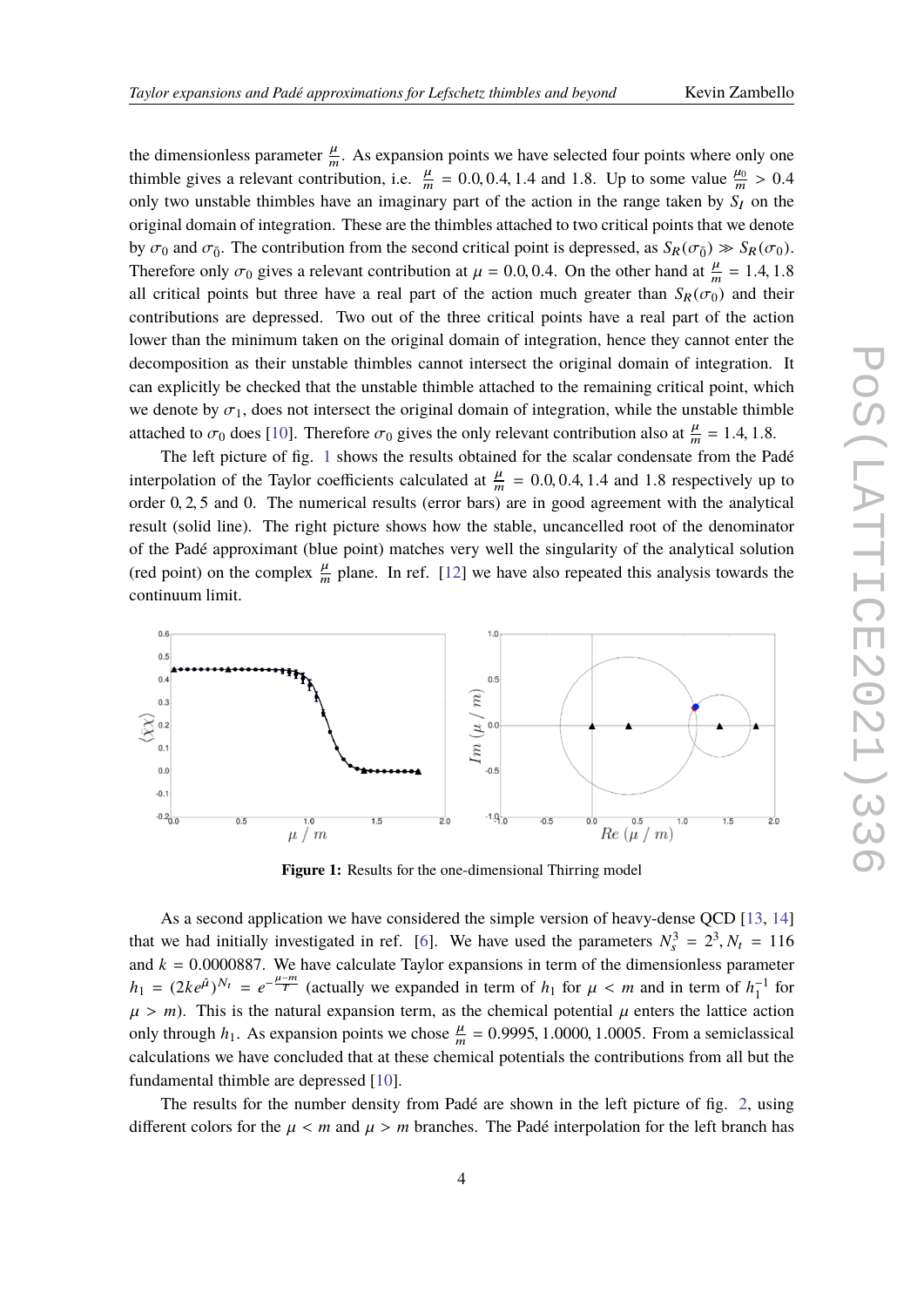been calculated using as inputs the Taylor coefficients up to order 2 and 1 respectively at  $\frac{\mu}{m} = 0.9995$ <br>and 1,0000. We also added an autre constraint for the absenuable and its first derivative at  $\mu = 0$ . and 1.0000. We also added an extra constraint for the observable and its first derivative at  $\frac{\mu}{m} = 0$ .<br>Similarly for the right heapsh we used the Taylor seefficients up to order 1 and 2 at  $\mu = 1.0000$  and Similarly for the right branch we used the Taylor coefficients up to order 1 and 2 at  $\frac{\mu}{m} = 1.0000$  and  $\frac{1}{2} \times 10005$  and  $\frac{1}{2} \times 10005$  and  $\frac{1}{2} \times 10005$  and  $\frac{1}{2} \times 10005$  and  $\frac{1}{2} \times 10005$  and  $\frac$ <sup>1</sup>.0005, adding as extra constraint the asymptotic values of the observable and its first derivative at large chemical potentials. Also in this second application the numerical results (error bars) are in agreement with the analytical solution (solid line). The right picture shows that also in this case the uncancelled root of the denominator of the approximant (blue point) matches fairly well the singularity of the observable (red point) in the complex  $h_1$  plane.

<span id="page-4-0"></span>

**Figure 2:** Result for heavy-dense QCD

### **4. Applications beyond thimble regularization**

As we've seen in the examples we've examined in the previous section, merging different Taylor series by Padé not only improves the convergence properties of the series, but it also returns information on the singularities structure of the observables. This is something that can be valuable in lattice QCD calculations. One might be able to extract hints on the location of critical points in the QCD phase diagram. We stress that the strategy we have put in place is applicable with any calculation method that gives access to Taylor expansions around multiple points. A natural question is whether the strategy can be fruitful when applied to lattice calculation at imaginary chemical potentials (where there is no sign problem).

We have been exploring this line of research in collaboration with the Bielefeld group [\[15,](#page-6-13) [16\]](#page-6-14). Indeed we were able to locate a few singularities in the complex  $\mu_B$  plan. For instance the left picture of fig. [3](#page-5-1) shows the approximant we have built for the imaginary part of the baryon number density. The approximant was built from the lattice data obtained at *O*(10) imaginary baryon chemical potentials for the number density and its 1*st* and 2*nd* order derivatives. The right picture of fig. [3](#page-5-1) shows how two roots of the denominator (red squares) survive the cancellation with roots of the numerator (blue points). The location of these roots is stable with respect to variations of the inputs we use for Padé and it signals the presence of a genuine singularity.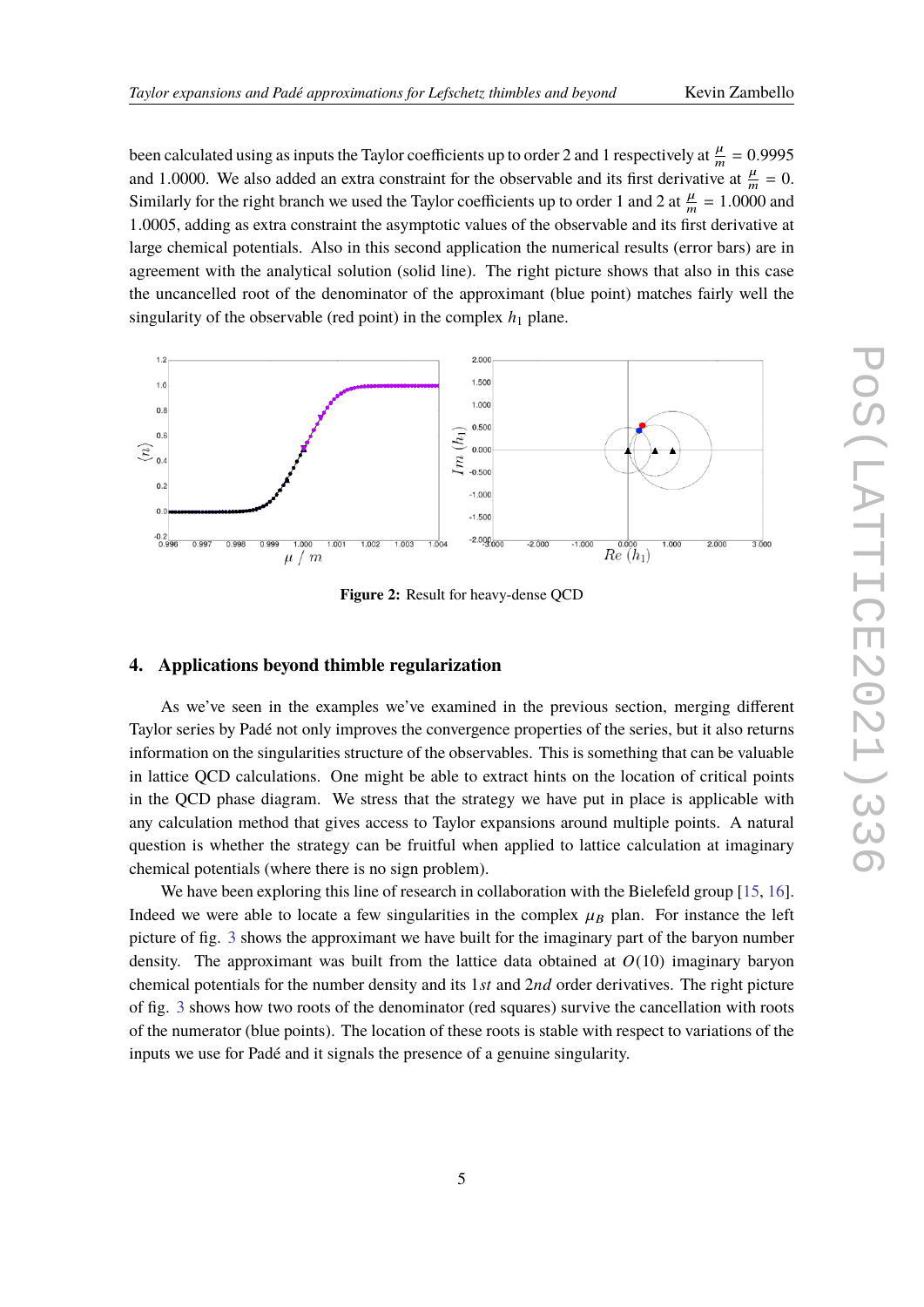

<span id="page-5-1"></span>

**Figure 3:** Results from lattice QCD calculations at imaginary  $\mu_B$ 

# **5. Conclusions**

One of the main issues that prevents the application of thimble regularization to realistic theories is the calculation of the relative weights of the thimble contributions.

We argue that one can exploit the thimble structure of a theory to bypass the need for such calculations. If one can find multiple *good* points in the parameter space of the theory where only one thimble contribution matters, one can calculate different Taylor expansions around these points. The Taylor coefficients can be calculated by one-thimble simulations. The Taylor series can then be bridged by Padé approximants in order to reach *bad* regions where more than one relevant thimble enter the thimble decomposition. Moreover by studying the poles of the Padé approximants one is able to extract information about the singularities structure of the theory.

We also argue that this strategy has potential applications beyond thimble regularization itself. Indeed, any calculation method that is good enough to give access to multiple expansion points can be used to build multi-point Padé approximants. Specifically, the strategy can be useful to hunt for singularities in the phase diagram of QCD by merging Taylor series calculated at imaginary chemical potentials.

## **6. Acknowledgments**

This work was supported by the European Union Horizon 2020 research and innovation programme under the Marie Sklodowska-Curie grant agreement No 813942 (EuroPLEx) and by the I.N.F.N. under the research project i.s. QCDLAT. This research used computing resources made available (i) by CINECA on Marconi and Marconi 100 under both the I.N.F.N-CINECA agreement and the ISCRA C program, (ii) by the University of Parma on its HPC (High Performance Computing) facility, (iii) by the Gauss Centre for Supercomputing on the Juwels GPU nodes at the Jülich Supercomputing Centre and (iv) by the Bielefeld University on the Bielefeld GPU-Cluster.

# **References**

<span id="page-5-0"></span>[1] M. Cristoforetti *et al.* [AuroraScience], *New approach to the sign problem in quantum field theories: High density QCD on a Lefschetz thimble*, Phys. Rev. D **86** (2012), 074506 doi:10.1103/PhysRevD.86.074506 [arXiv:1205.3996 [hep-lat]].